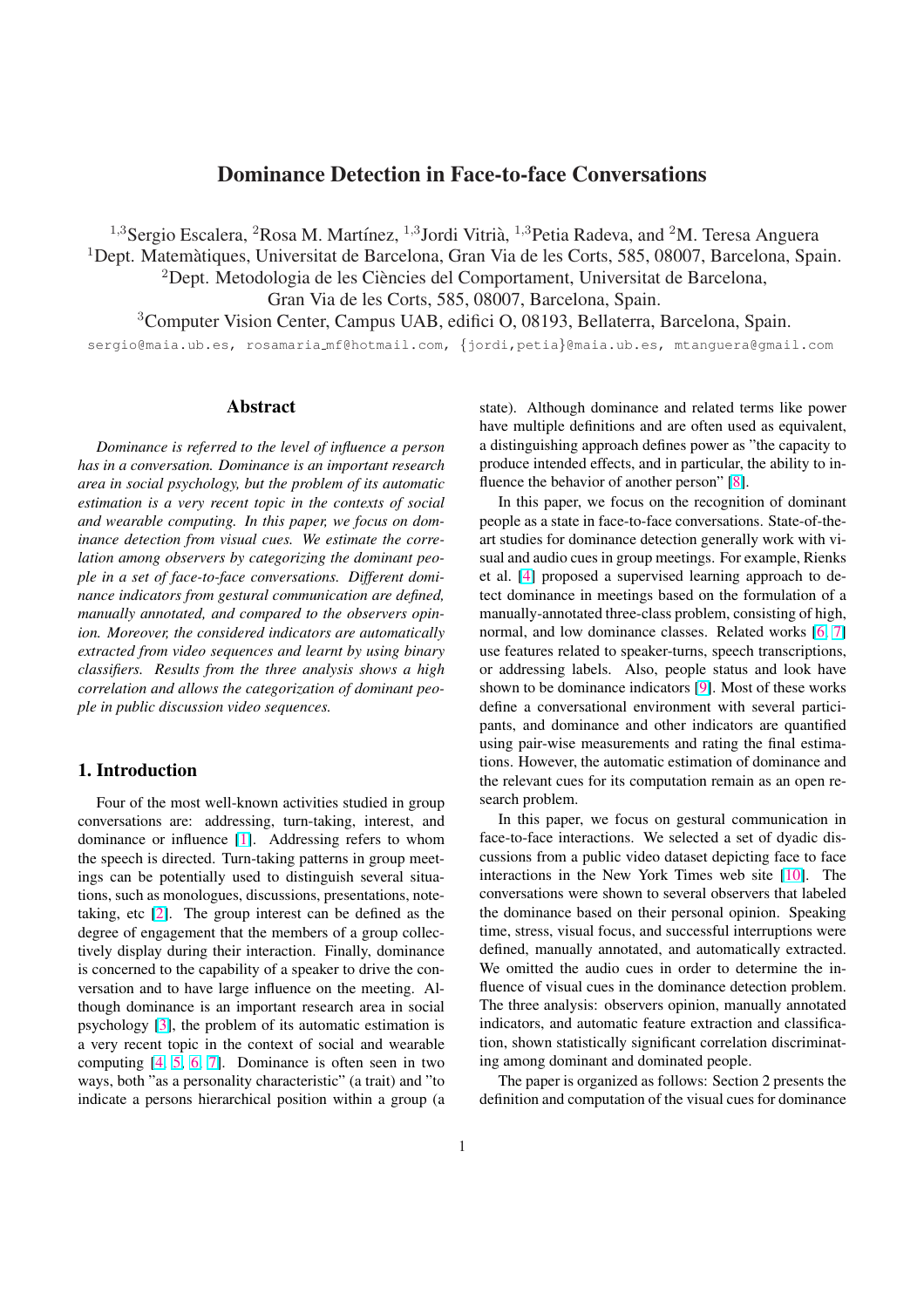detection. Section 3 describes the experimental validation by means of observers labeling, indicator manual annotation, and automatic feature extraction and dominance classification. Finally, Section 4 concludes the paper.

#### 2. Dominance indicators

In order to detect the *dominant* person in a face-to-face interaction video sequence, we must first define a set of basic visual features. These features are based on the movement of the individual subjects. Then, a post-processing is applied in order to regularize the motion feature vectors. Finally, the motion feature vectors serve as bases to build the higher level dominance indicators.

#### 2.1. Motion-based basic features

Given a video sequence  $S = \{s_1, ..., s_e\}$ , where  $s_i$  is the *i*th frame in a sequence of  $e$  frames with a resolution of  $h \times w$  pixels, we define three individual signal features: global motion, face motion, and mouth motion. Given two frames  $s_i$  and  $s_j$ , the corresponding global motion  $GM_{ij}$  is estimated as the accumulated sum of the absolute value of the subtraction between two frames,  $s_i$  and  $s_j$ .

Since the faces that appear in our dialog sequences are almost all of them in frontal view, we can make use of the state-of-the-art face detectors to compute the face movement. In particular we use the Viola & Jones face detector, and compute the face motion feature  $FM_{ij}$  at ith frame as  $FM_{ij} = \frac{1}{n \cdot m} \sum_{k} |F_{j,k} - F_{i,k}|$ , where  $F_{i,k}$  is the kth pixel in face region  $F_i, k \in \{1, ..., n \cdot m\}$ , and term  $n \cdot m$ normalizes the face motion feature. Since some faces can be non-detected because of fast head movements, the face detected at the previous frame is also considered as the new one. On the other hand, in case of having false positives (that is, more than one detected face by speaker), the one with the minimum distance in respect to the face detected at the previous frame is the selected one.

Finally, we compute the mouth motion  $MM_{il}$  at frame i. For this task, we estimate an accumulated substraction of  $l$  mouth regions previous to the mouth at frame i. From the face region  $F_i \in \mathbb{C}$  $\{0, ..., 255\}^{n \times m}$ detected at frame i, the mouth region is defined as  $M_i \in \{0,..,255\}^{n/2 \times m/2}$ , which corresponds to the center bottom half region of  $F_i$ . Then, given the parameter l, the mouth motion feature  $MM_{il}$  is computed as  $MM_{il} = \frac{1}{n \cdot m/4}$  $\sum_{j=i-l}^{i-1}$  $\stackrel{1}{\overline{\phantom{.}}\phantom{.}}^{\phantom{.}}$  $\mathcal{L}_k | M_{i,k} - M_{j,k} |$ , where  $M_{i,k}$ is the kth pixel in a mouth region  $M_i, k \in \{1, ..., n \cdot m/4\},\$ and  $n \cdot m/4$  is a normalizing factor.

#### 2.2. Post-processing

After computing the values of  $GM_{ij}$ ,  $FM_{ij}$ , and  $MM_{il}$ for a sequence of e frames  $(i, j \in [1, \dots, e])$ , we obtain their corresponding motion-based vectors. At the postprocessing step, first, we filter the vectors in order to obtain a 3-value quantification. For this task, all vectors from all speakers for each movement feature are considered together to compute the corresponding feature histogram (i.e. histogram of global motion  $h_{GM}$ ), which is normalized to unit in order to estimate the probability density function (i.e. pdf of global motion  $P_{GM}$ ). Then, two thresholds are computed in order to define the three values of motion, corresponding to low, medium, and high motion quantifications:

$$
t_1: \int_0^{t_1} P_{GM} = \frac{1}{3}, \quad t_2: \int_0^{t_2} P_{GM} = \frac{2}{3} \qquad (1)
$$

Finally, in order to avoid abrupt changes in short sequences of frames, we apply a sliding window filtering of size  $q$  using a majority voting rule. The result of this step is a smoother vector  $V$  (i.e. vector of global motion  $V_{GM}$ ).

#### 2.3. Dominance-based features

Most of the state-of-the-art works related to dominance detection are focused on verbal cues in group meetings. In this work we focus on non-verbal cues in face-to-face interactions. In this sense, we defined the following set of visual dominance features:

• Speaking Time - ST: We consider the time a participant is speaking in the meeting as an indicator of dominance.

• The number of successful interruptions - NSI: The number of times a participant interrupts to another participant making him stop speaking is an indicator of dominance.

• The number of times the floor is grabbed by a participant - NOF: When a participant grabs the floor is an indicator of being dominated.

• The speaker gesticulation degree - SGD: Some studies suggest that high degree of gesticulation of a participant when speaking makes the rest of participants to focus on him, being a possible indicator of dominance (also known as stress  $[11]$ .

There are several other indicators of dominance, such as the influence diffusion, addressing, turn-taking, number of questions, etc. However, most of them require audio features, or [sev](#page-5-0)eral participants and ranking features. In this work, we want to analyze if the previous simple non-verbal cues have enough discriminability power to generalize the dominance in the face-to-face conversational data analyzed in this paper.

Next, we describe how we compute these dominance features using the simple motion-based non-verbal cues presented in the previous section.

We can compute the speaking time ST based on the degree of participant mouth movement during the meeting as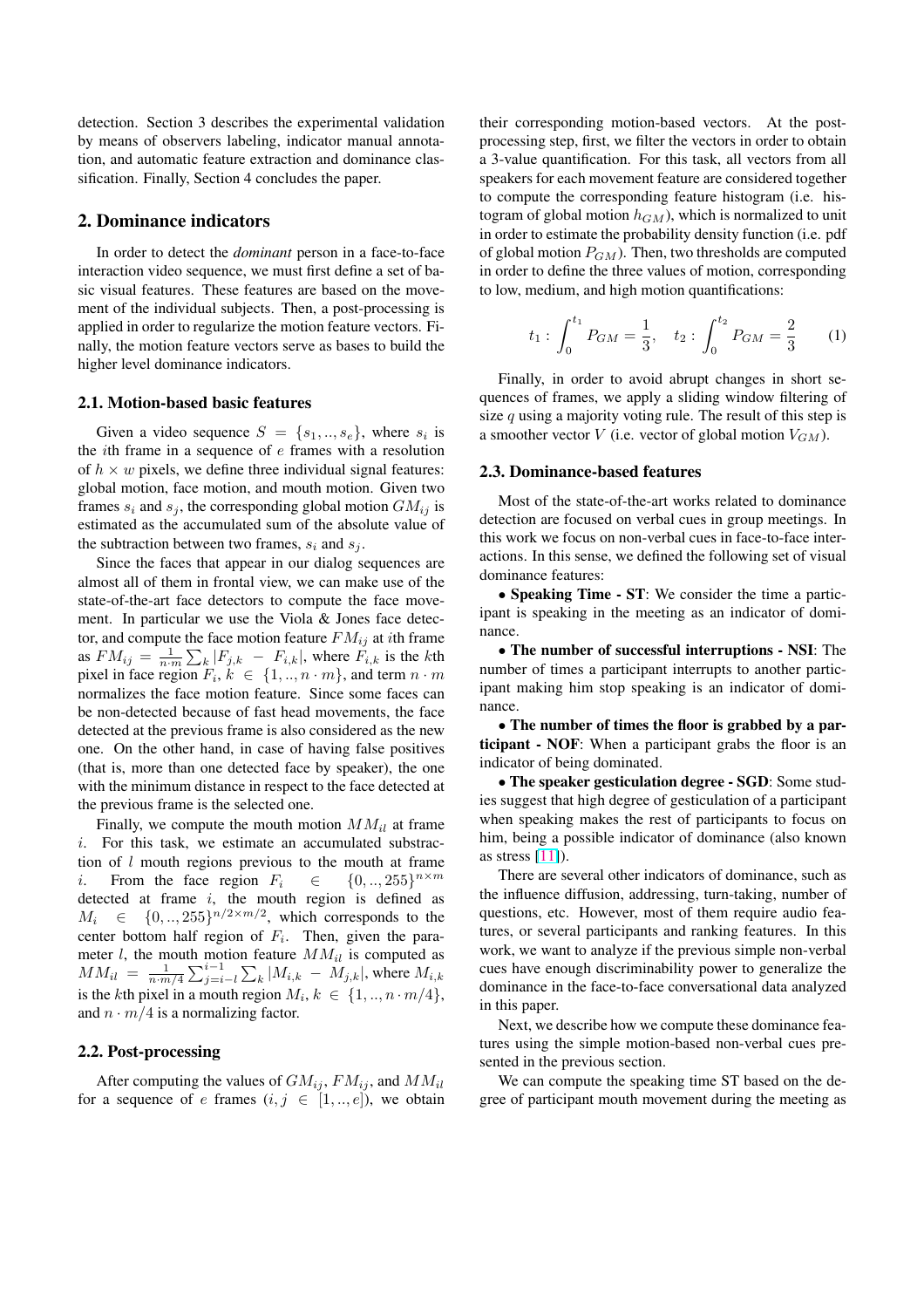<span id="page-2-0"></span>follows:

 $j = i$ 

$$
ST^1 = \frac{\sum_{i=1}^k V_{MM_i}^1}{\max(\sum_{i=1}^k V_{MM_i}^1 + \sum_{i=1}^k V_{MM_i}^2, 1)}, \quad ST^2 = 1 - ST^1 \quad (2)
$$

where  $ST^1$  and  $ST^2$  stand for the percentage of speaking time  $\in [0, ..., 1]$  during conversation of participants 1 and 2, respectively.

Given the 3-value mouth motion vectors  $V_{MM}^1$  and  $V_{MM}^2$ <br>for both participants, we define a successful interruption  $I^2$ of the second participant if the following constraint is satisfied:

$$
V_{MM_{i-1}}^{1,2} = 0, \quad V_{MM_i}^{1,2} = 1, \sum_{j=1-z}^{i} V_{MM_j}^2 < \frac{z}{2}, \quad (3)
$$
\n
$$
\sum_{j=1-z}^{i+z} V_{MM_j}^2 > \frac{z}{2}, \quad \sum_{j=1-z}^{i} V_{MM_j}^1 < \frac{z}{2} \quad (4)
$$

 $j = i$ 

where we consider a width of  $z$  frames to analyze the interruption and  $V^{1,2}_{MM_i}$  is computed as  $V^{1,2}_{MM_i} = V^1_{MM_i} \cdot V^2_{MM_i}$ . An example of a successful interruption  $I^2$  of the second speaker is shown in Figure 1.

 $j=1-z$ 



Figure 1. Interruption measurement.

Then, the percentage of successful interruption by a participant is defined as follows:

$$
NSI^{1} = \frac{|I^{1}|}{\max(|I^{1}| + |I^{2}|, 1)}, \quad NSI^{2} = 1 - NSI^{1} \tag{5}
$$

where  $|I^i|$  stands for the number of successful interruptions of the ith participant.

We approximate the number of times the floor is grabbed by a participant (NOF) as the amount downward motion executed by that particiapant. This feature can be approximated by the magnitude of the derivative of the sequence of frames respect to the time  $\left|\frac{\partial S}{\partial t}\right|$ , which codifies the motion produced between consecutive frames. In order to obtain the vertical movement orientation to approximate the NOF feature, we compute the derivative in time of the previous measurement as  $\frac{\partial |\frac{\partial S}{\partial t}|}{\partial t}$ . Figure 2 shows the two derivatives for an input sequence. The blue regions marked in the last image correspond to the highest changes in orientation. In

order to compute the derivative orientation, we estimate the number of changes from positive to negative and negative to positive in the vertical direction from up to down in the image. Then, the magnitude of the derivative  $\sum_{\substack{\partial \mid \partial \xi \\ \partial t}} \frac{\partial |\partial s}{\partial t}$  is used in positive for down orientations or negative for up orientations. This feature vector  $VM<sup>i</sup>$  codifies the *i*-user face movement in the vertical axis.



Figure 2. Vertical movement approximation.

Finally, the NOF feature is computed as follows:

$$
NOF^{1} = \frac{\sum_{i} VM_{i}^{1}}{\max(\sum_{i} VM_{i}^{1} + \sum_{i} VM_{i}^{2}, 1)}, \quad NOF^{2} = 1 - NOF^{1}
$$
 (6)

The speaker gesticulation degree SGD refers to the variation in emphasis. We compute this feature as follows:

$$
\forall k \in \{1, ..., e\}, V_{MM_k}^i := \min(1, V_{MM_k}^i)
$$
(7)

$$
G = \left(V_{MM}^{i} \cdot V_{GM}^{i}\right) / \sum_{k} V_{MM_{k}}^{i}
$$
 (8)

where  $i \in \{1, 2\}$  is the speaker and  $k \in \{1, ..., e\}$ . This measure corresponds to the global motion of each person, only taking into account the time when he is speaking, and normalizing this value by the speaking time. This feature is computed for each speaker separately  $(G_1 \text{ and } G_2)$ . Finally, the SGD feature is defined as follows:

$$
SGD^{1} = \frac{\sum_{i} G_{i}^{1}}{\max(\sum_{i} G_{i}^{1} + \sum_{i} G_{i}^{2}, 1)}, \quad SGD^{2} = 1 - SGD^{1}
$$
\n(9)

#### 3. Experiments and Results

In order to present the results, first we discuss the data, methods, and experiments.

• *Data*: The data used for the experiments consists of dyadic video sequences from the public New York Times web site video library [10]. In each conversation, two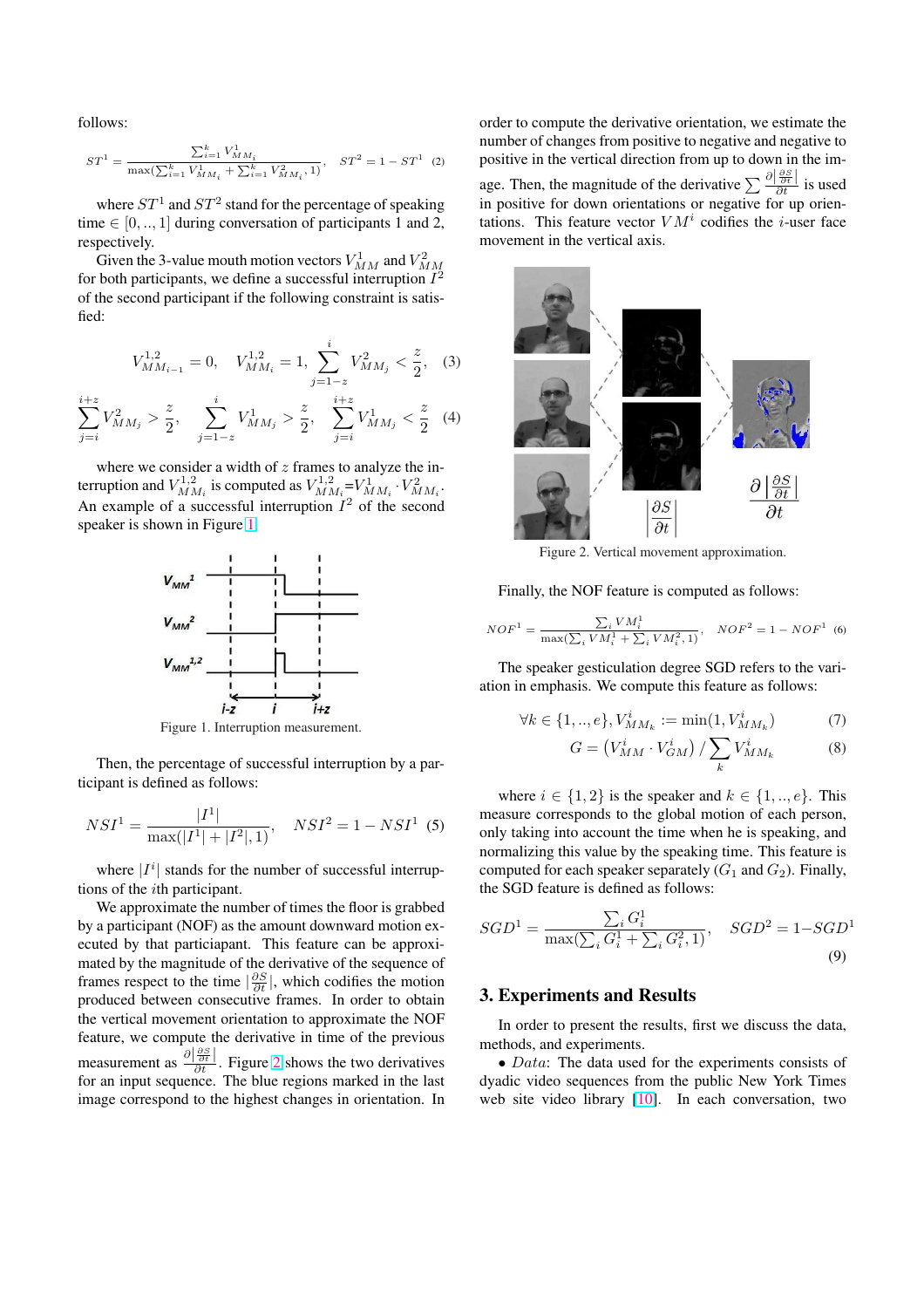<span id="page-3-0"></span>speakers with different points of view discuss about a direct question (i.e. "In the fight against terrorism, is an American victory in sight?"). From this data set, seven videos have been selected. These videos are shown in Figure 3. To compare videos at similar conditions, all speakers are midage men. Each video has a frame rate of 12 FPS and a duration of four minutes, which correspond to 2880 frames video sequences.



Figure 3. Blogging heads face-to-face conversations.

• *Methods*: In order to train a binary classifier to learn the dominance features we have used different classifiers: Discrete Adaboost with decision stumps [12], Linear Support Vector Machines with the regularization parameter  $C = 1$  [13], Support Vector Machines with Radial Basis Function kernel with  $C = 1$  and  $\sigma = 0.5$  [13], Fisher Linear Discriminant Analysis using 99% of the pri[ncip](#page-5-0)al components [14], and Nearest Mean Classifier.

• *Ex[per](#page-5-0)iments*: First, we asked 40 [inde](#page-5-0)pendent observers to put a label on each of the videos. Observers were not awar[e of](#page-5-0) the objective of the experiment. After looking for the correlation of dominance labels among observers answers, we manually and automatically annotated and computed the ST, NSI, NOF, and SGD dominance indicators, and analyzed them to look for their relation to the observers opinion. Finally, we performed the same procedure using the automatic feature extraction methodology.

#### 3.1. Observers inquiry

We performed an experiment with 40 people from 13 different nationalities asking for their opinion regarding the most dominant people in the seven New York Times dyadic conversations. The observers labelled each dominant people for each conversation, only taking into account the visual information (omitting audio), based on their personal notion of dominance. Since each video is composed of a left and a right speaker, we labeled the left dominance opinions as one and the right dominant decisions as two. In order to compare the correlation among observers, the mean value for each video using the 40 opinions is computed. Thus, values near one or values near two correspond to high correlation among observers opinion deciding the most dominant participant as the left or the right participant, respectively. In this way, we computed the confidence  $P$  of the correlation C of each video as follows:

$$
P = 1 - \min(2 - C, C - 1) \tag{10}
$$

The results of P based on the observers opinion are numerically shown for each video in Figure 4. Note that all results are in the range [65,..,95] of confidence, which corresponds to high correlation among observers opinion.

#### 3.2. Labeled data

In order to analyze if the dominance indicators defined at the previous sections have discriminative power to obtain similar results to those reported by observers, we manually annotated the indicators over the dyadic video sequences. For each four minutes video sequence, intervals of ten seconds are defined for each participant. This corresponds to 24 intervals for four indicators and two participants, with a total of 192 manually annotated values per video sequence (1344 manual values considering the set of seven videos). The indicators correspond to speaking, successful interruption, grab the floor, and gesticulate while speaking, respectively. If an indicator appears within an interval of ten seconds, the indicator is activated for that participant and that interval independently of the time the indicator appears.

In order to manually fill the indicators, three different people annotated the video sequences, and the value of each indicator position is set to one if the majority from the three labelers activate the indicator or zero otherwise. After the manual labeling, for each dyadic conversation, the ST, NSI, NOF, and SGD dominance features are computed by summing the values of the indicators and computing its percentage as defined in equations  $(2)$ ,  $(5)$ ,  $(6)$ , and  $(9)$ , respectively. The numerical results are graphically shown in the blue bars of graphics in Figures  $5(a)-(g)$  for the seven dyadic sequences, respectively. Using the observers criterion, the indicators values of the dom[ina](#page-2-0)nt [sp](#page-2-0)ea[ker](#page-2-0)s are s[ho](#page-2-0)wn in the left of the graphics, and the dominated participants in the right part of the graphics, resp[ect](#page-4-0)ively.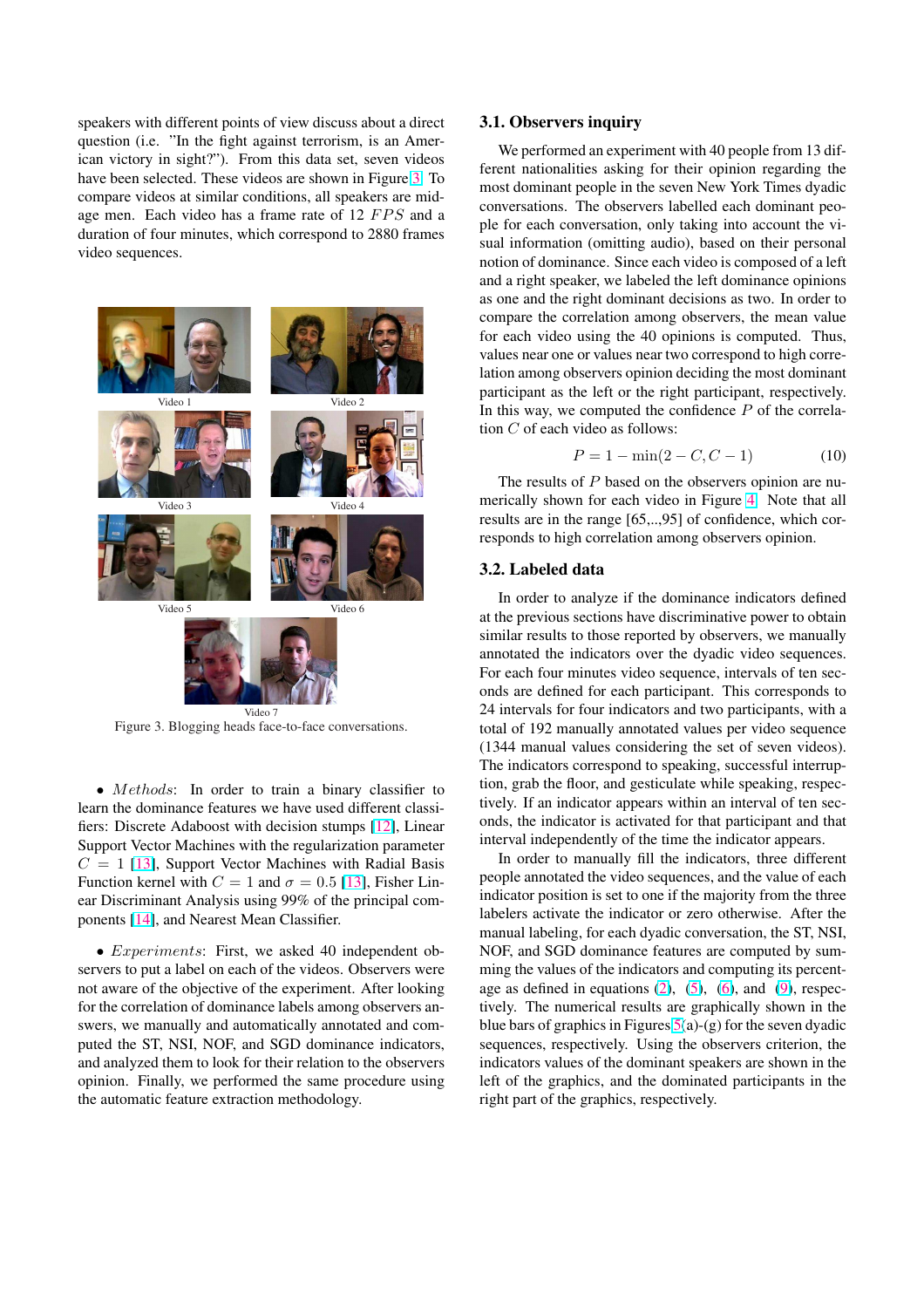<span id="page-4-0"></span>In order to determine if the computed values for the indicators generalize the observers opinion, we performed a binary classification experiment. We used Adaboost in a set of leave-one-out experiments. Each experiment uses one iteration of decision stumps over a different dominance indicator. Classification results are shown in Table 1. Note that all indicators attain classification accuracy upon 70% based on the groups of classes defined by the observers. Moreover, the ST indicator is able to classify all the videos as expected by the observers.

| Indicator         | Accuracy |
|-------------------|----------|
| Manual ST         | $100\%$  |
| <b>Manual NSI</b> | 86%      |
| <b>Manual NOF</b> | $71\%$   |
| Manual SGD        | $71\%$   |

Table 1. Dominance classification results using independent manually-labeled indicators.



### 3.3. Automatic dominance features

For this experiment, we automatically computed the ST, NSI, NOF, and SGD dominance indicators as explained in the previous section. The videos are in 12FPS, and four minutes per video defines independent sequences of 2880 frames, representing a total of 20160 analyzed frames. The mouth history in frames and the windows size for the successful interruption computation are set to ten. The numerical values obtained are shown in the red bars of Figures 3(b)-(h) next to the manual results of the previous experiment. Note that the obtained results are very similar to the percentages obtained by the manual labeling. Next, we perform a binary classification experiment to analyze if the new [cl](#page-3-0)assification results are also maintained respect to the previous manual labeling. The performance results applying a leave-on-out experiment over each feature using one decision stump of Adaboost are shown in Table 2. Note that except in the case of the NSI indicator, which slightly reduces the performance in the case of the automatic features, the rest of performance results are maintained for the remaining indicators.

Finally, in order to analyze the whole set of dominance indicators together to solve the dominant detection problem, we used a set of classifiers, performing two experiments. The first experiment corresponds to a leave-one-out



Figure 5. Manual (blue) and automatic (red) indicators values.